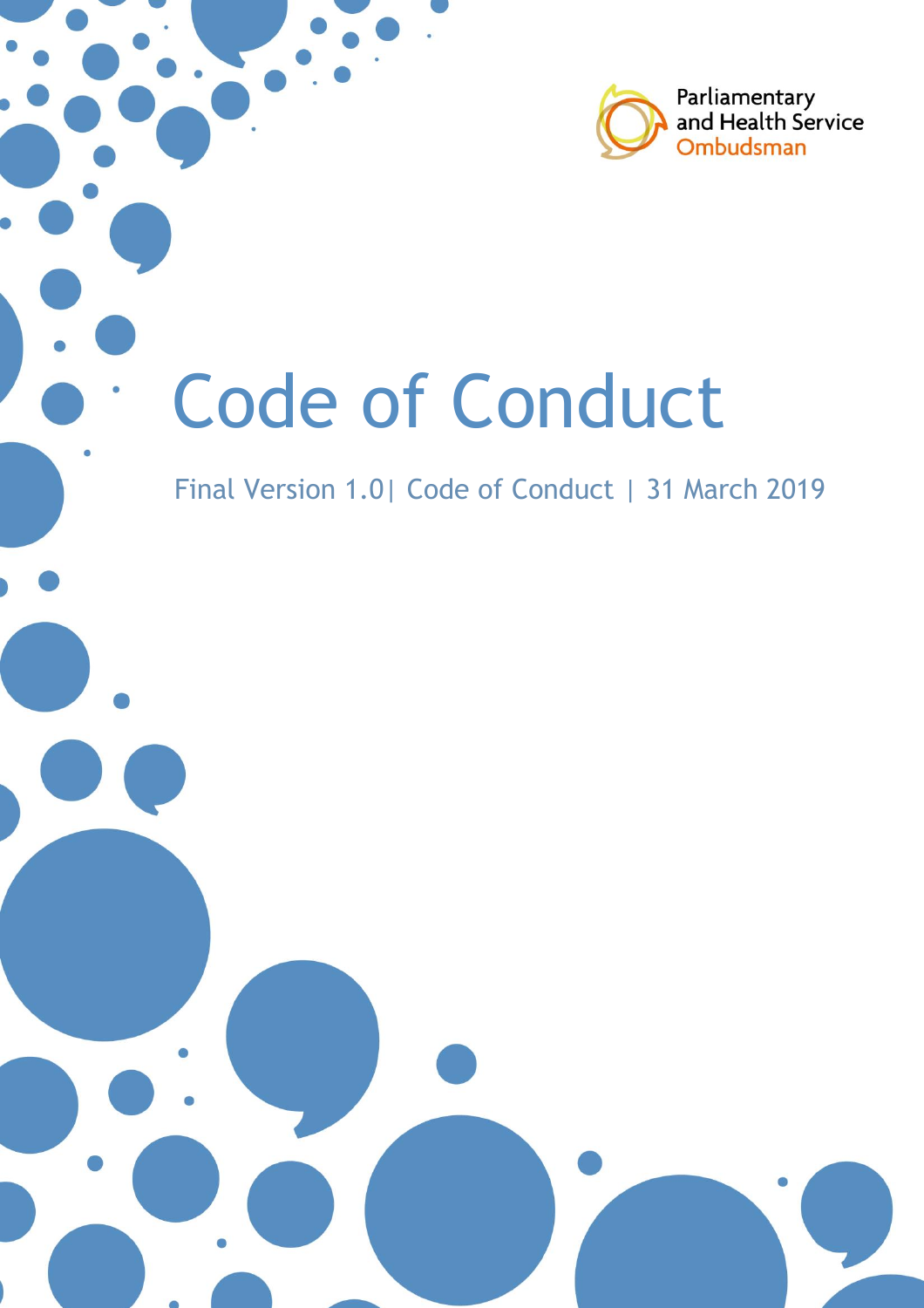# **Code of Conduct**

PHSO recognises that employees need clear guidelines as to the standards of behaviour and conduct expected of them. PHSO has a number of policies regarding matters such as; use of internet, dignity and respect and health and safety, etc. All employees, contractors and agents are expected to familiarise themselves with those policies and comply with them. In addition, this Code of Conduct sets out PHSO's standards of behaviour and defines levels of misconduct but does not attempt to provide an exhaustive list of examples of misconduct. Employees should contact HR, People & Talent if they need further information or clarification.

## **PHSO core values**

PHSO employees are expected to conduct themselves at all times in accordance with the organisation's core values which support our objectives and ensure the achievement of the highest possible standards in all that we do. These values are:

**Independence** – we are independent from organisations we investigate, holding them to account for service failure or injustice.

**Fairness** – we listen carefully to complainants and the organisations we investigate and we make impartial and fair decisions based on relevant evidence.

**Excellence** – we learn from engagement with complainants and organisations we investigate to improve our accessibility, efficiency and effectiveness and the quality of our decisions

**Transparency** – we communicate with those using our service and then publish information about our findings, how we are performing, and how organisations we investigate have implemented our recommendations.

## **Rights and responsibilities**

All employees have a right to:

- be treated with consideration and respect;
- speak out without fear of victimisation if they have been discriminated against, harassed or bullied, and expect their complaint to be dealt with promptly and fairly;

1

 $\mathbb{E}[\mathbb{E}^d]$ 

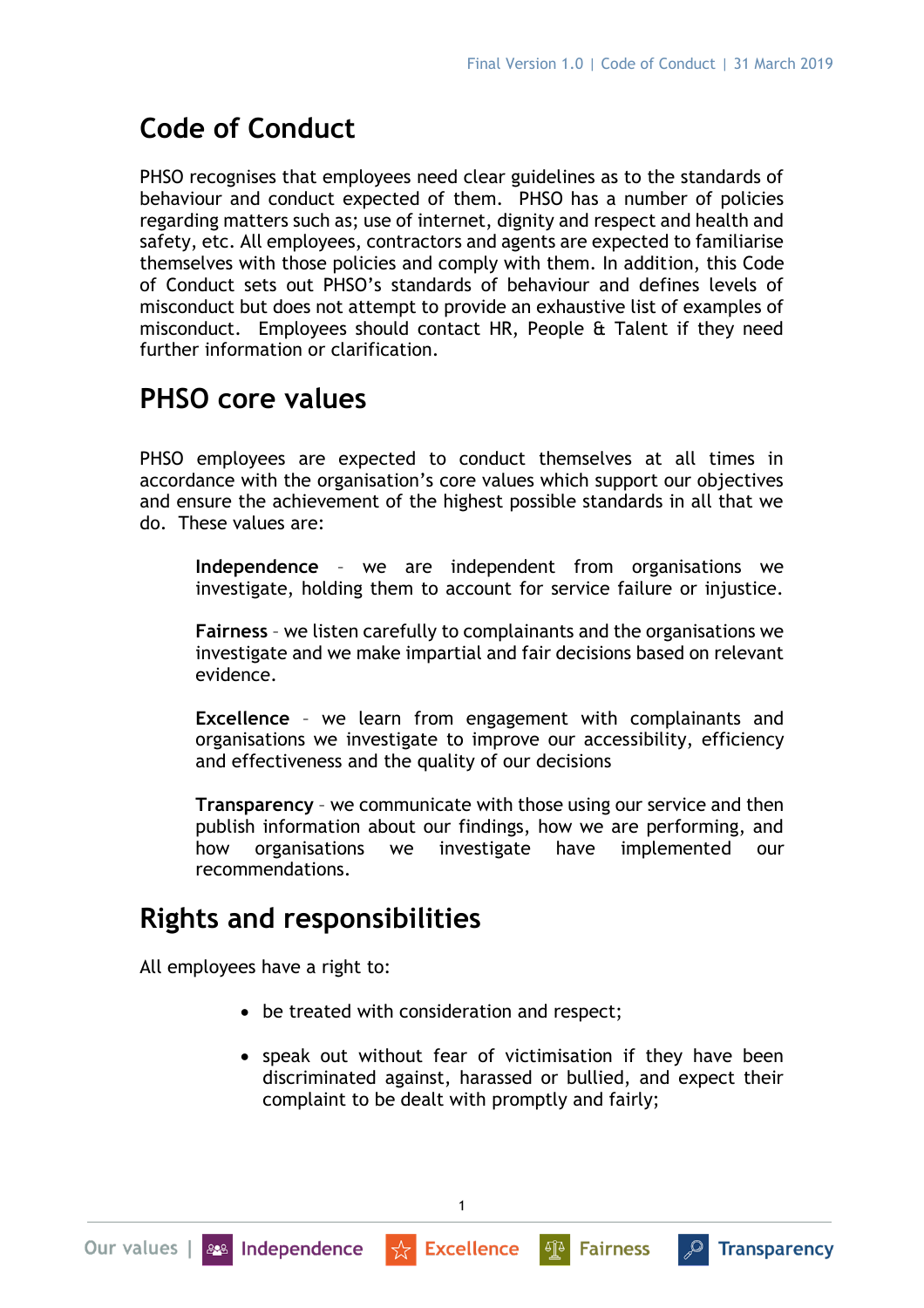• raise concerns without fear of victimisation in accordance with the 'Whistleblowing' policy about serious misconduct within or by PHSO.

All employees have a responsibility to:

- maintain the appropriate degree of professionalism in all their actions at, on behalf of or relating to PHSO;
- behave in a way that reflects PHSO's core values of independence, fairness, excellence and transparency;
- ensure at all times that they do not jeopardise the reputation of PHSO through their actions or omissions;
- ensure that confidentiality of information is preserved at all times, as appropriate;
- treat all colleagues, complainants and third party contacts, with consideration and respect;
- take prompt action if they witness or are made aware of discriminatory behaviour, harassment or bullying.

Comply with the PHSO policies and procedures in place.

Furthermore, PHSO requires that its employees:

- do not misuse information acquired in the course of their official duties nor disclose without authority information received in confidence from other individuals or organisations;
- do not accept gifts, hospitality or benefits of any kind, that would be in contravention of the PHSO policy in effect.
- do not use alcohol or other intoxicants/substances in a way that results in incapacity for work, inappropriate behaviour or conduct, or jeopardises the reputation of PHSO;

do not misuse their official position or information acquired in the course of their work to further their personal interests or those of others, during or after their employment at PHSO. Any conflict of interest must be declared at the earliest opportunity and all employees are subject to the Official Secrets Act 1989;

• do not undertake any work, or accept any appointment, outside of PHSO (whether paid or unpaid) that may create a conflict of interest.

 $\frac{1}{22}$  Excellence

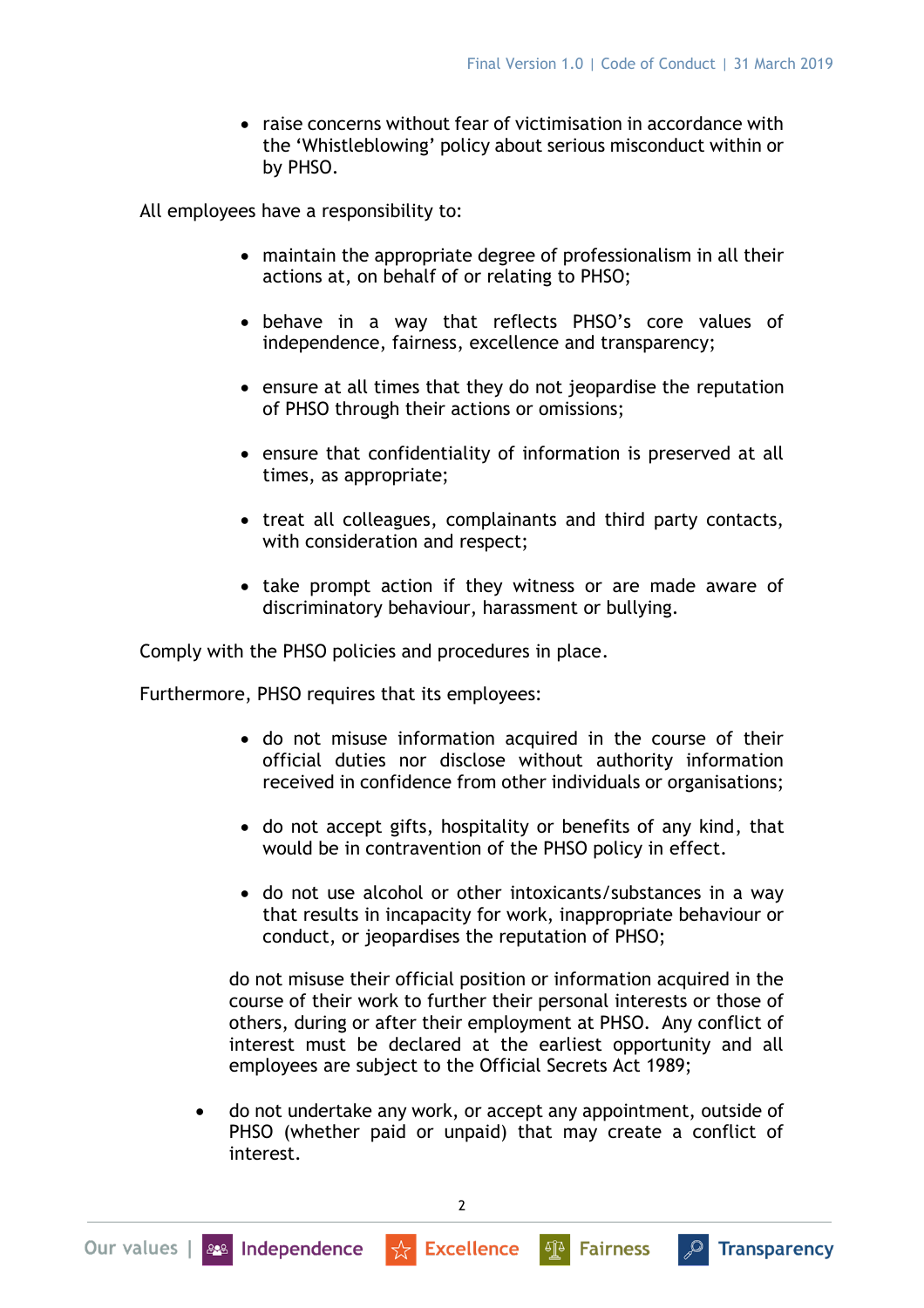#### **Relationships at work**

PHSO recognises that relationships at work between colleagues are an inevitable fact of working life and, in most cases, contribute to constructive working relationships. Furthermore, employees are responsible adults, capable of managing any difficulties that arise, and PHSO has no wish to interfere in what is essentially a private matter.

The exception to this is when two employees form an intimate or personal relationship, or have a close family connection. This may interfere with work, or lead to a perception of unfairness or favouritism. Such a relationship must be disclosed to their line manager. PHSO reserves the right to transfer one or both employees, where reasonably practicable. Any such move will be subject to full consultation with both employees and any other parties concerned.

#### **Levels of misconduct**

There are 3 broad categories of misconduct:

- **Gross misconduct** behaviour that damages the relationship between PHSO and the employee to the extent that continued employment may no longer be possible. May result in dismissal without notice (summary dismissal).
- **Serious misconduct** behaviour that damages trust and confidence between PHSO and the employee but the damage is not necessarily irretrievable. May result in a First or Final Written Warning.
- **Minor misconduct** unacceptable behaviour which, as an isolated incident, requires corrective action but does not in itself seriously damage the employment relationship. May result in a noted Oral warning or a First Written Warning.

The following is a list of examples of conduct which are likely to be regarded as gross misconduct where they occur; during work, at work, in connection with work, or where they can adversely affect work. Once the allegations have been investigated managers will take all relevant factors into account to determine which category the conduct falls within before deciding the appropriate sanction.

 $\frac{1}{\sqrt{2}}$  Excellence

**Al<sup>a</sup>** Fairness

3

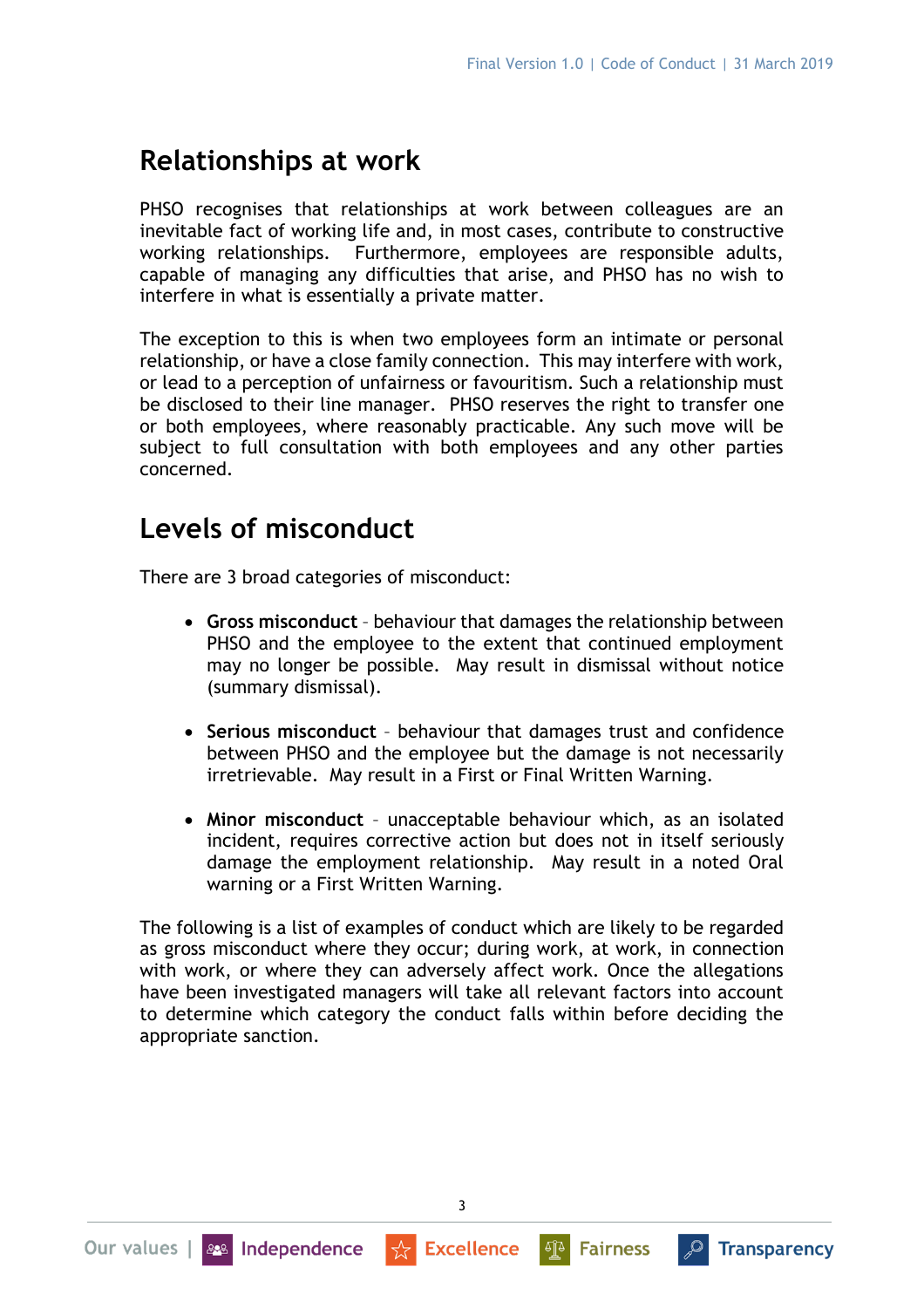## **Examples of Potential Gross misconduct**

- theft, dishonesty, or fraud;
- assault, act of violence, aggression or intimidation;
- unacceptable use of obscene or abusive language;
- possession or use of illegal substances on PHSO premises or during working hours;
- possession or consumption of alcohol on PHSO premises or during working hours, other than on occasions approved by the PHSO;
- under the influence of alcohol or illegal substances at work;
- wilful damage to the PHSO's property or the property of its employees or customers, suppliers or business partners;
- serious insubordination:
- falsification of records or other PHSO documents, including those relating to obtaining employment;
- discrimination, harassment, bullying, or victimisation;
- refusal to carry out reasonable management instructions;
- bribery, corruption or tax evasion facilitation;
- acts of indecency;
- serious breach of the health and safety policies and procedures, or endangering the health and safety of a fellow employee, client or third party;
- breach of confidentiality, including the unauthorised use or disclosure of confidential information or disclosure of PHSO business to the media or any other party, subject to PHSO Whistleblowing Policy;
- unauthorised access to or use of computer data or computer hardware;
- copying of computer software, other than when authorised in the normal course of employment;
- bringing PHSO into disrepute or conduct which is likely to bring PHSO into disrepute;
- serious breach of PHSO's policies or procedures, the Accreditation Handbook or regulatory requirements;
- serious negligence which causes or might cause unacceptable loss, damage or injury; or
- conviction of a criminal offence (except for minor road traffic offences) that impacts on the suitability (or the perception of unsuitability) of an employee to do their job or their relationship with PHSO, their work colleagues or PHSO's customers, suppliers or business partners.

4

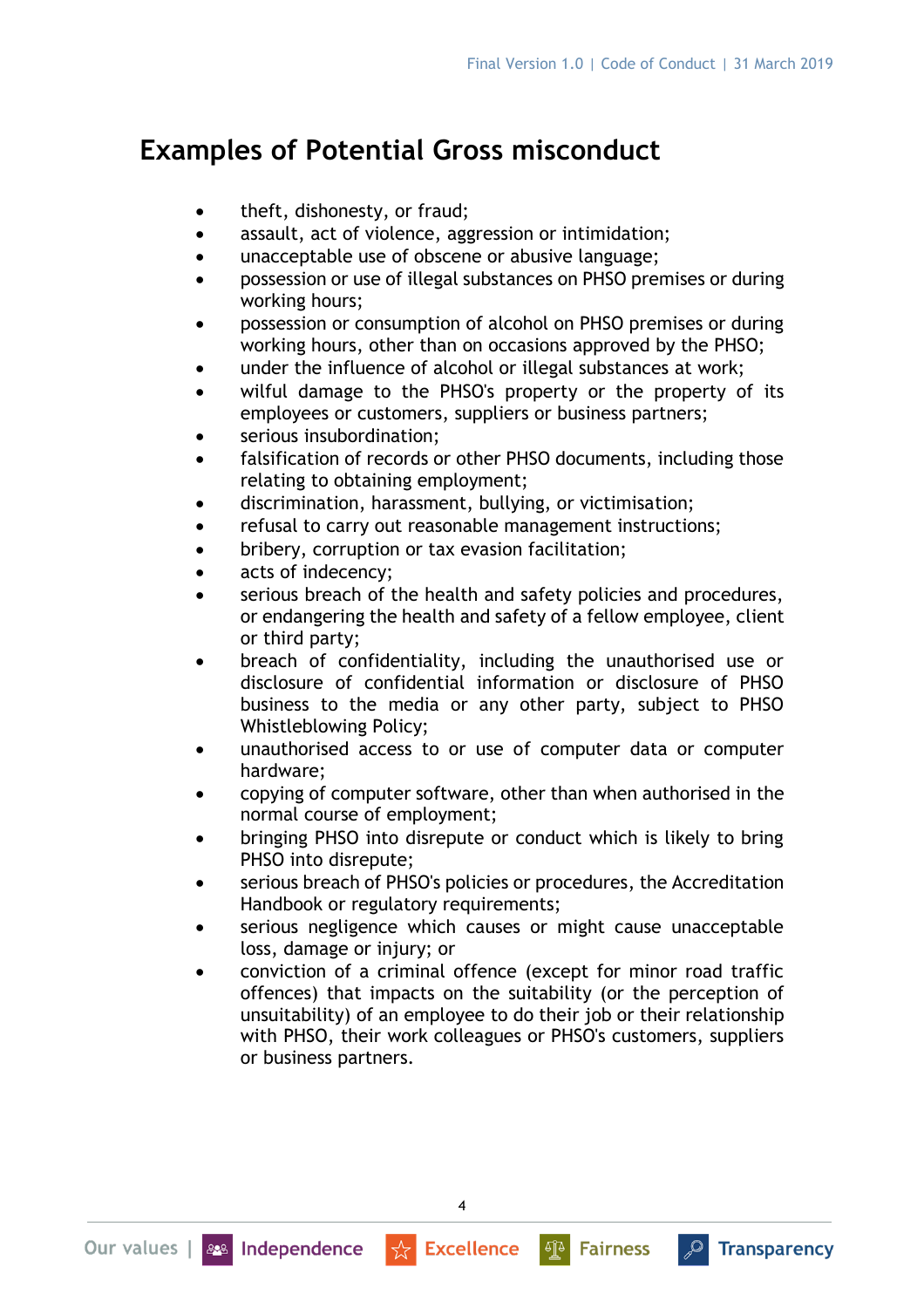# Policy information

**Author:** Anne Hughes

| Related policies and guidance: | <b>Disciplinary Policy</b>         |
|--------------------------------|------------------------------------|
|                                | <b>Disciplinary Procedure</b>      |
|                                | Managers' Training Notes           |
|                                | <b>Recruitment Procedure</b>       |
|                                | <b>Conflict of Interest Policy</b> |
|                                | Social Media Policy                |
|                                | Anti-Fraud & Bribery Policy        |
|                                |                                    |

## Version control

| Date     | <b>Version</b> | Content/changes made | Owner of changes |
|----------|----------------|----------------------|------------------|
| 31/03/19 | 1.0            | Final                | AD HR            |
| 17/01/19 | 0.4            | <b>Draft</b>         | AD HR            |
|          |                |                      |                  |

#### Review Date

Our values | 228 Independence

| Date       | Owner of review |
|------------|-----------------|
| April 2022 |                 |

 $\frac{1}{\sqrt{2}}$  Excellence

**4<sup>8</sup> Fairness** 

**P** Transparency